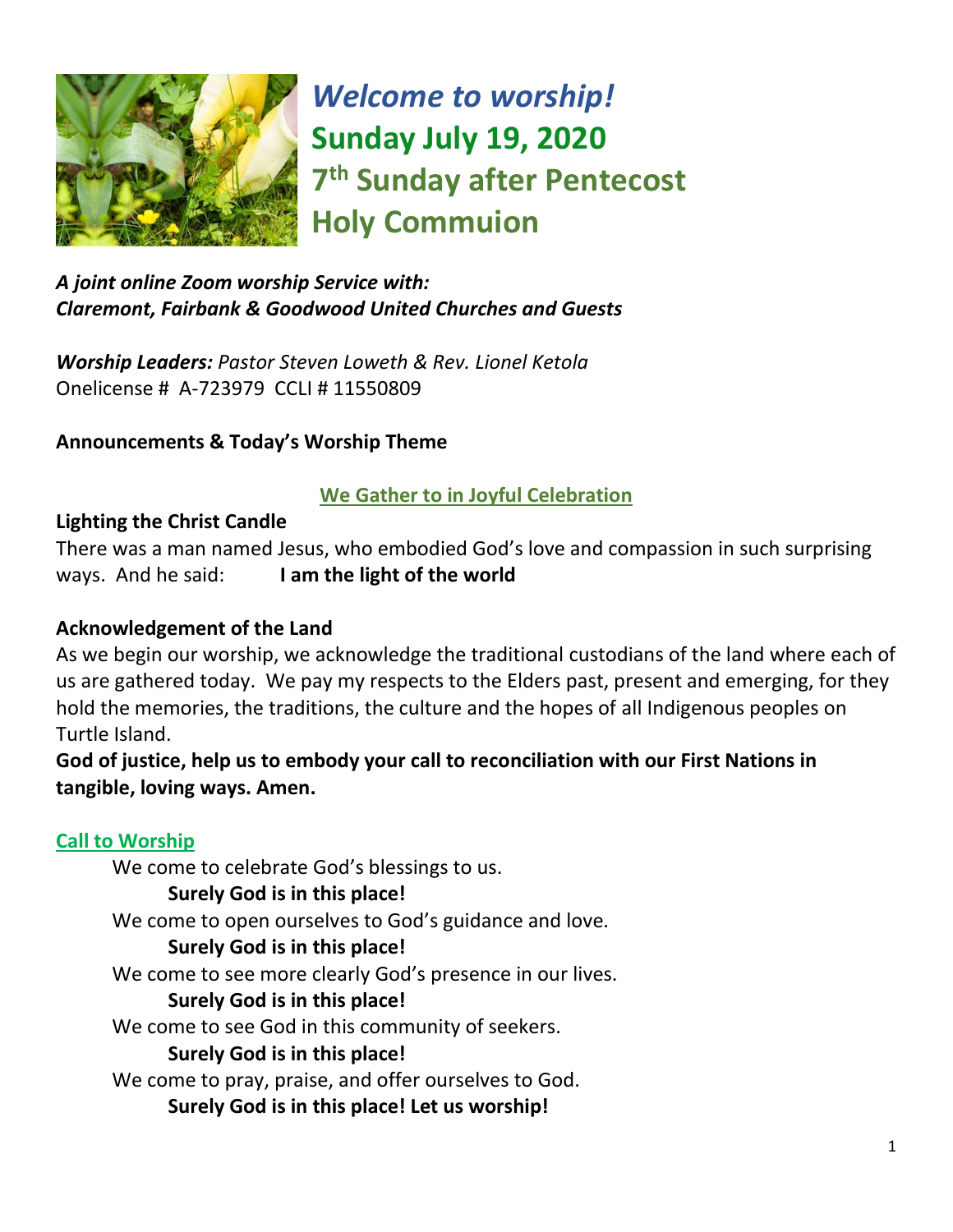# **Prayer of the Day**

**O God, We gather together in Your presence with expectation, hungry for an encounter with You, eager to hear Your Word.**

**Open our eyes and ears to the presence of Your Holy Spirit. May the seeds of Your Word scattered among us this morning fall on fertile soil. May they take root in our hearts and lives, and produce an abundant harvest of good words and deeds.**

**We pray this in the name of Jesus Christ, our teacher and our Lord. Amen.**

#### **Opening Hymn: Open my Eyes that I may See VIDEO**

#### **Prayer of Confession**

Merciful God,

you plant each of us like seeds in the same field and together we are nourished and nurtured by the sun. We sway in the wind and are refreshed by the rain. We are blessed by the knowledge that you want us to grow towards what you call us to be.

When we deprive others of that same opportunity, **forgive us.**

When we want to uproot those whom we believe do not belong in our part of the field, **forgive us.**

When we label others as good or bad rather than accept them for who they are, **forgive us.**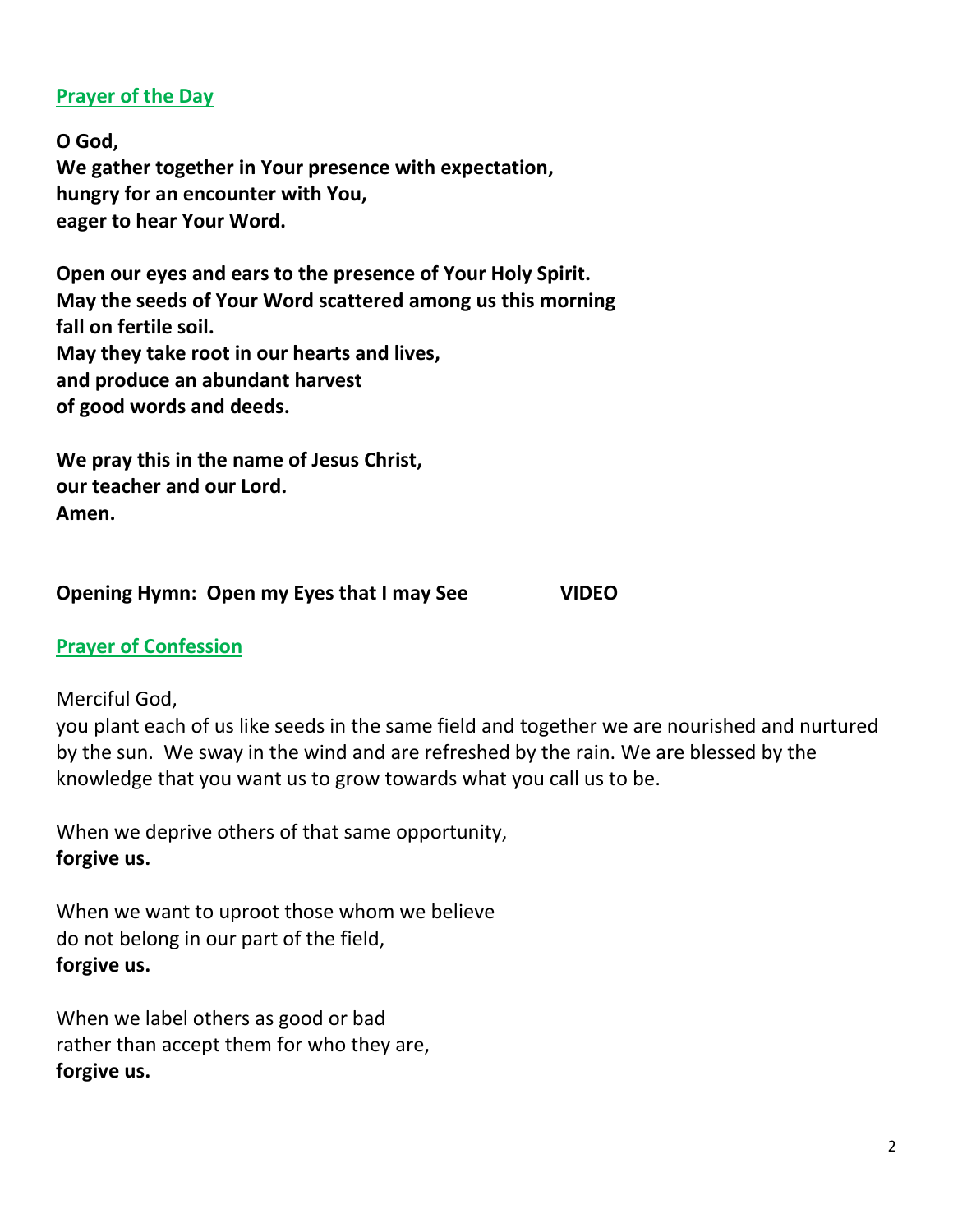When we are reluctant to acknowledge that we ourselves are a mixture of weeds and wheat, **forgive us.**

When we are afraid to look into the fields of our own lives to see what is growing there, **forgive us.**

O God, you know us inside and out, through and through. **You search us out and lay your hand upon us**. You know what we are going to say even before we speak. **So we pray that you will help us to reach out to the uprooted and rejected,** the lonely and the outcast, **and to develop and grow the good in ourselves, in others and in our world. This we pray in Jesus' name. Amen**

# **Assurance of Forgiveness**

People of God, even in the times in which the chaos of life sweeps you away from the peace of God, know that God is there, waiting patiently, for you to come back to the quiet centre. God loves you - just as you are, and you are forgiven. And in that forgiveness, you are set free! **Amen!** 

# **We Open our Hearts to the Spirit's Voice**

One: Whether you take what is written in the Bible as fact, metaphor, myth or story, listen now to these words for the meaning they hold in your lives today.

# **All: May the Spirit bless us with wisdom and wonder, as we ponder the meaning of these words in our lives.**

# **Genesis 28:10-19**

 $10$ Jacob left Beer-sheba and went toward Haran.  $11$ He came to a certain place and stayed there for the night, because the sun had set. Taking one of the stones of the place, he put it under his head and lay down in that place.  $^{12}$ And he dreamed that there was a ladder set up on the earth, the top of it reaching to heaven; and the angels of God were ascending and descending on it. <sup>13</sup>And the LORD stood beside him and said, "I am the LORD, the God of Abraham your father and the God of Isaac; the land on which you lie I will give to you and to your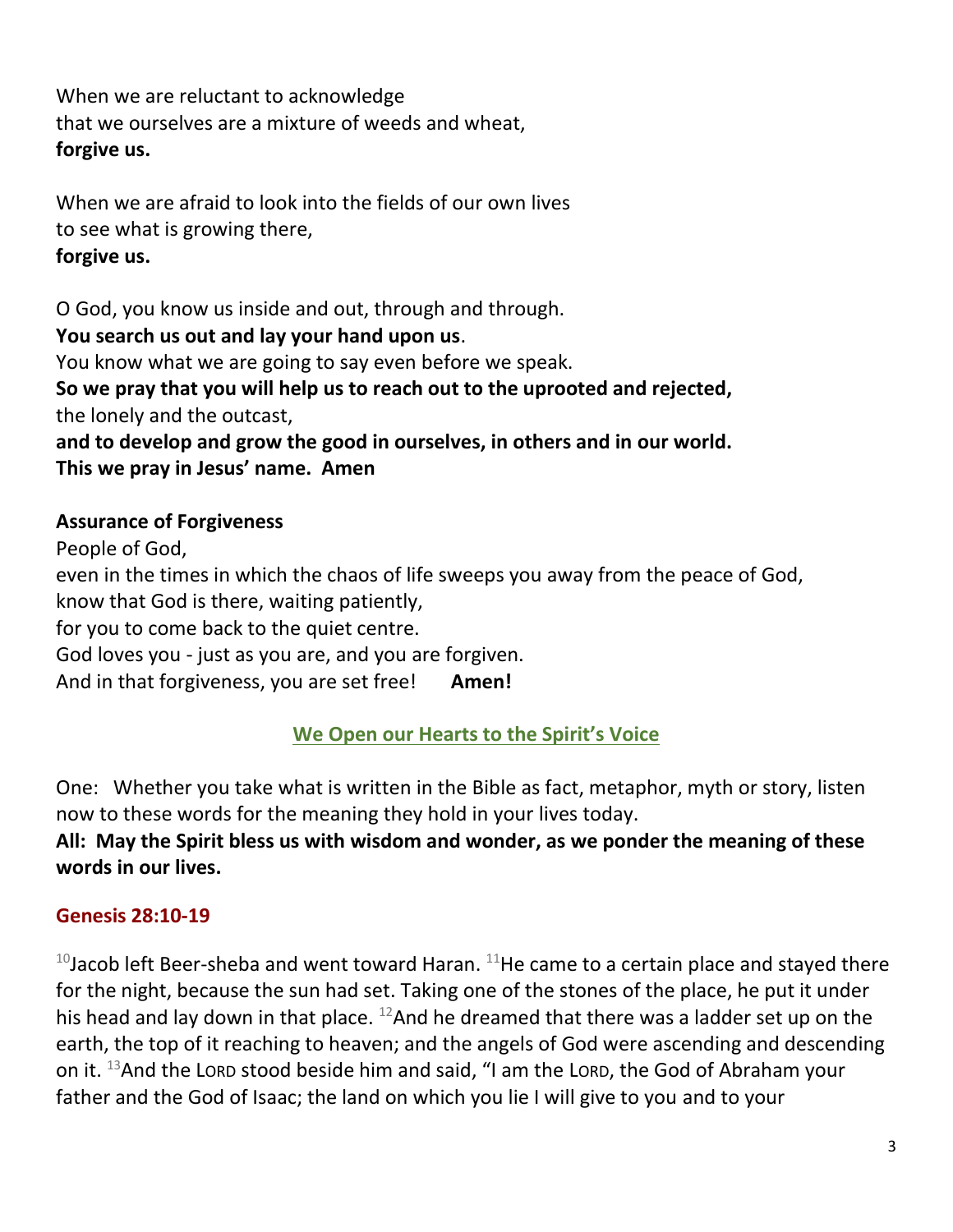offspring;  $14$  and your offspring shall be like the dust of the earth, and you shall spread abroad to the west and to the east and to the north and to the south; and all the families of the earth shall be blessed in you and in your offspring.  $^{15}$ Know that I am with you and will keep you wherever you go, and will bring you back to this land; for I will not leave you until I have done what I have promised you."

 $16$ Then Jacob woke from his sleep and said, "Surely the Lorp is in this place—and I did not know it!" <sup>17</sup>And he was afraid, and said, "How awesome is this place! This is none other than the house of God, and this is the gate of heaven." <sup>18</sup>So Jacob rose early in the morning, and he took the stone that he had put under his head and set it up for a pillar and poured oil on the top of it.  $^{19}$ He called that place Bethel; but the name of the city was Luz at the first.

# **Reflection: Rev. Lionel Ketola**

**Gospel Acclamation VIDEO** 

#### **Matthew 13:24-30, 36-43**

<sup>24</sup>He put before them another parable: "The kingdom of heaven may be compared to someone who sowed good seed in his field; <sup>25</sup>but while everybody was asleep, an enemy came and sowed weeds among the wheat, and then went away.  $26$ So when the plants came up and bore grain, then the weeds appeared as well.  $^{27}$ And the slaves of the householder came and said to him, 'Master, did you not sow good seed in your field? Where, then, did these weeds come from?' <sup>28</sup>He answered, 'An enemy has done this.' The slaves said to him, 'Then do you want us to go and gather them?'  $^{29}$ But he replied, 'No; for in gathering the weeds you would uproot the wheat along with them.  $30$ Let both of them grow together until the harvest; and at harvest time I will tell the reapers, Collect the weeds first and bind them in bundles to be burned, but gather the wheat into my barn.'"

 $36$ Then he left the crowds and went into the house. And his disciples approached him, saying, "Explain to us the parable of the weeds of the field."  $37$ He answered, "The one who sows the good seed is the Son of Man; <sup>38</sup>the field is the world, and the good seed are the children of the kingdom; the weeds are the children of the evil one,  $39$  and the enemy who sowed them is the devil; the harvest is the end of the age, and the reapers are angels.  $40$  Just as the weeds are collected and burned up with fire, so will it be at the end of the age.  $41$ The Son of Man will send his angels, and they will collect out of his kingdom all causes of sin and all evildoers, <sup>42</sup>and they will throw them into the furnace of fire, where there will be weeping and gnashing of teeth. <sup>43</sup>Then the righteous will shine like the sun in the kingdom of their Father. Let anyone with ears listen!

#### **Reflection: Pastor Steven Loweth**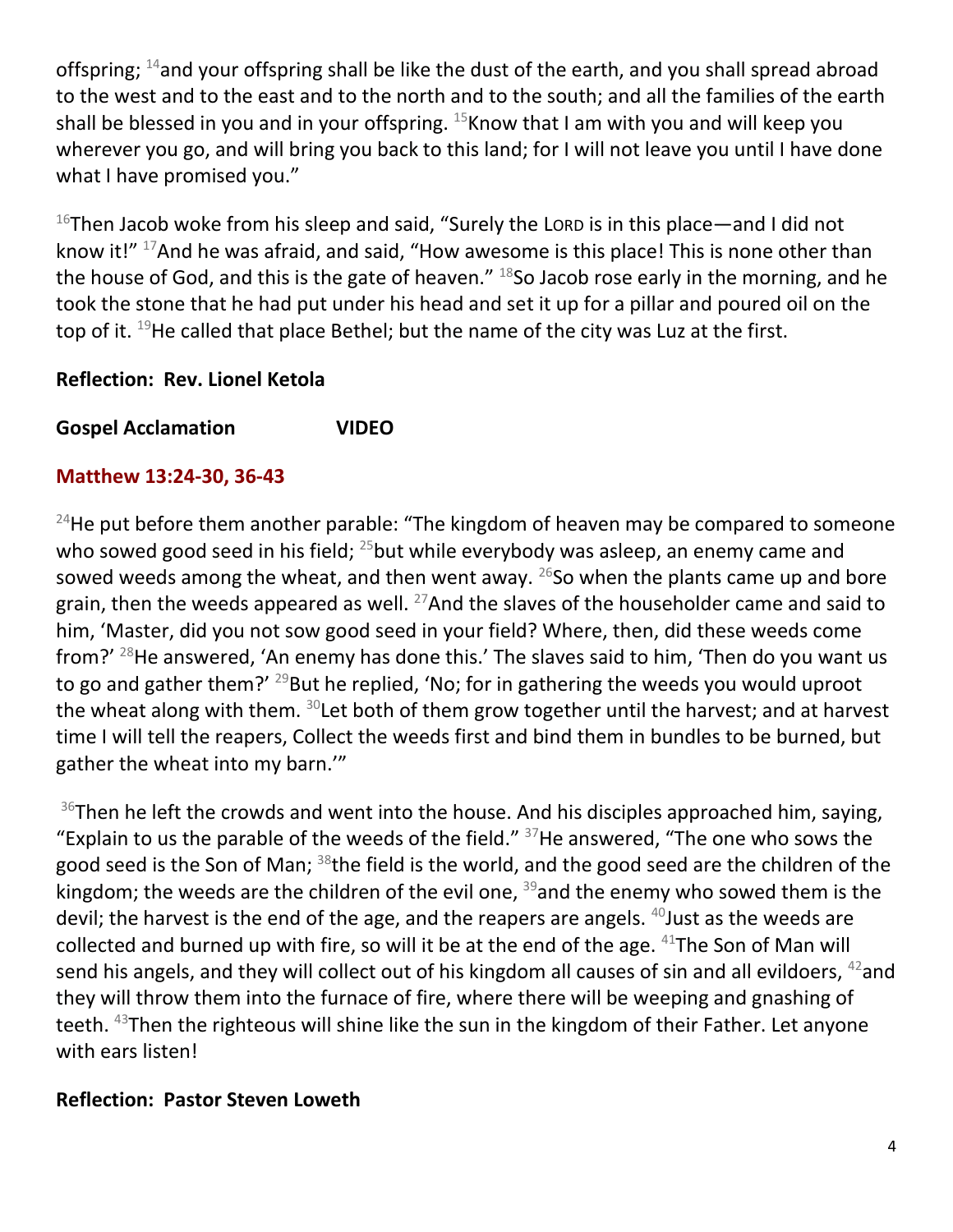# **We Joyfully Respond to the Good News**

#### **Hymn of the Day: Come and Find the Quiet Centre VIDEO**

#### **Invitation to the Offering**

### **Prayer of Dedication for the Gifts**

What mysteries there are in God's world! **We, so sophisticated, stand in awe at the wonders of the natural world.** We look at the tiniest of seeds and wonder what will happen **From that small seed will grow a large shrub.** Although we consider our gifts to be small and insignificant, **God will use our gifts in miraculous ways. Praise the God of small seeds and mighty power. Amen.**

# **A Summer Communion Service**

God of Summer's abundant life, happy are those who delight in you **They are like trees planted by streams of water, bearing good fruit in season.**  How precious is your steadfast love, O God! **All people find refuge in the shadow of your wings! They feast on the abundance of your house; You give them drink from the river of your delights. For with you is the fountain of life!**



You filled creation with life.

Your prophets called your people to walk in the way of justice and integrity. Jesus came to draw us into your deep, abundant life!

And so with all who have rooted their lives in the soils of your great love, we join in their happy song: (*VU # 951, v 2, "Santo, Santo, Santo")*

**Holy, Holy, holy, My heart, my heart adores you! My heart is glad to say the words: You are holy, God!**  Jesus our brother, you came to restore our life to its beauty and fullness - **In his life and ministry ushering in God's Reign - new life! In his triumph over death – new courage and hope!** 

**In the promise of his coming again – new vision and purpose!**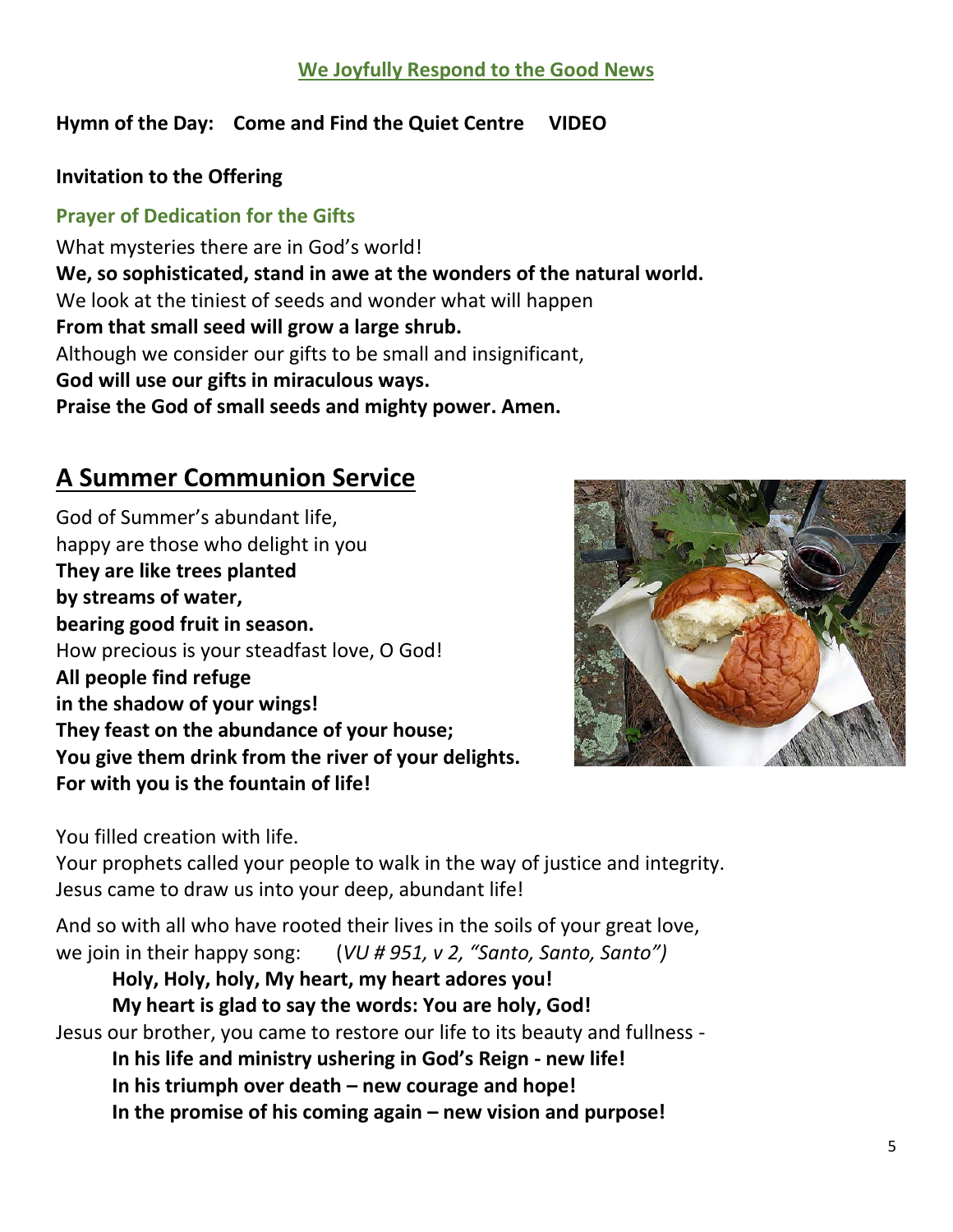We remember that on the night that Jesus was betrayed …

**L**oving God, with this bread and cup, we dedicate our lives to the care and redemption of your beloved creation. **Send now your life-giving Spirit upon us and these gifts of bread and wine. Empower our faithful witness to your reign of love and justice!** 

Healing God, as we gather at your table of life, we remember the needs of our community and our world … (prayers of intercession) With Jesus, who showed us God's Mothering love, we pray: *"Our Father …"*

*At the breaking of the bread:*  Holy things for holy people **Thanks be to God! Amen!** 

#### **Prayer after Communion by Mary Jo Leddy**

**You are the hope in spite of ourselves, the Love ever unforeseen, the well of faith in the centre of the world in the middle of the day. You are the way the life-long Lifeline long beyond life. You are the Life in our living, pushing us, pulling us, pointing us all in Your direction. For this we give you thanks. Amen.** 

#### **Closing Hymn: Be Thou My Vision VIDEO**

#### **Blessing and Commissioning**

As we leave this place, we know God will be with us wherever we go. At work or play, at home or on vacation, we know God will be with us wherever we go. Whether we're happy or sad, on our own, or with our friends, we know God will be with us wherever we go. So let's go in joy with Our God who Creates The Christ who guides us And the Spirit who empowers us! **Amen!**

6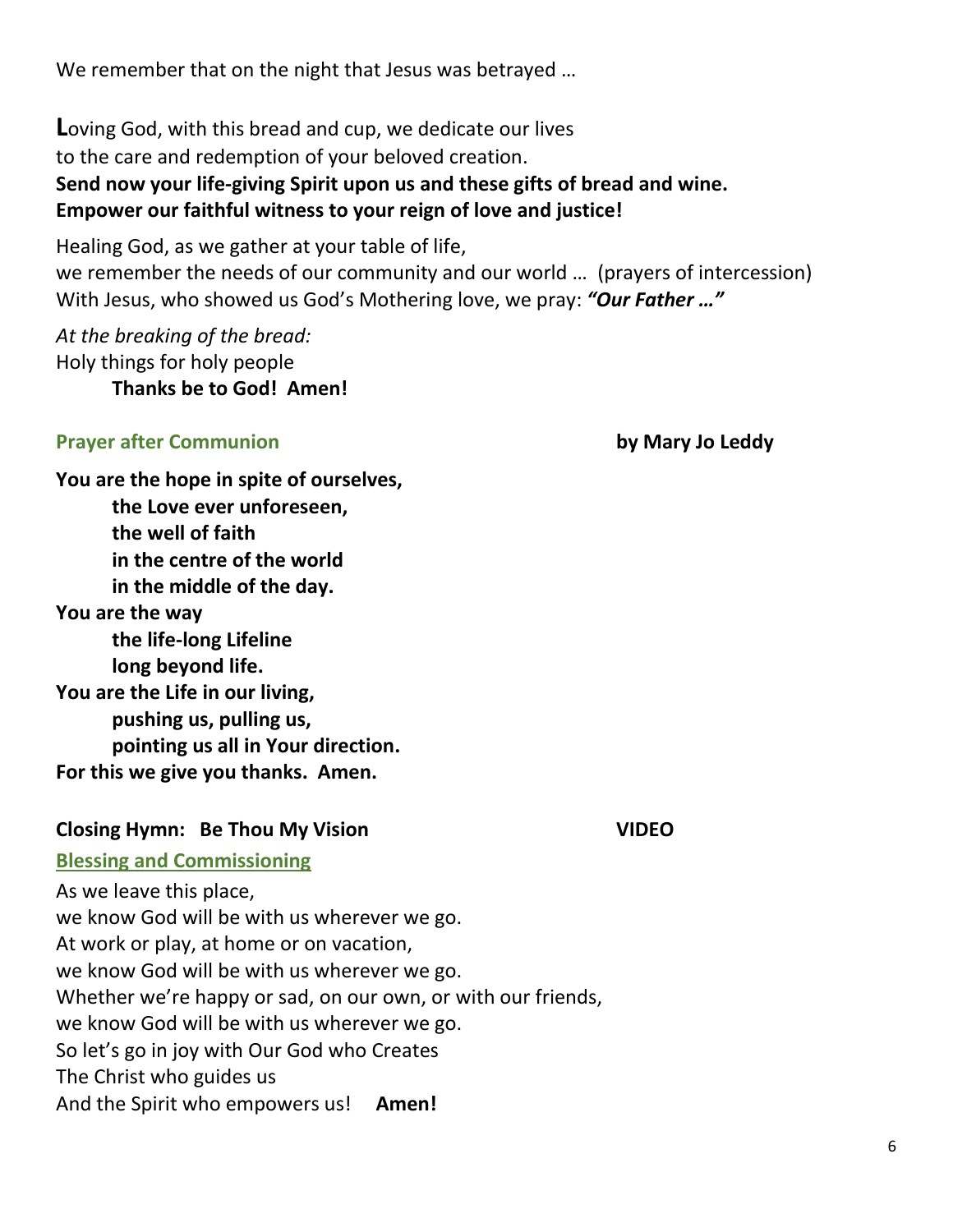# **Next Sunday's Readings:**

# **July 26 – Eighth Sunday after Pentecost / Proper 12**

[Genesis 29:15-28](http://www.textweek.com/pentateuch/gen29.htm) Jacob marries Leah and Rachel [Psalm 105:1-11, 45b](http://www.textweek.com/writings/psalm105.htm) Make known what God has done Romans 8:26-39 The [Spirit intercedes for us when we cannot pray](http://www.textweek.com/pauline/rom8d.htm)  [Matthew 13:31-33, 44-52](http://www.textweek.com/mtlk/matt13c.htm) Five parables of Jesus: mustard seed, yeast, treasures, pearls, net.

# *ANNOUNCEMENTS*

**Online Zoom Book Study Group (Claremont & Goodood United):** This coming Friday at 10:00 am is our last weekly book study session for Rev. Lenny Duncan's book: "Dear Church: A Love Letter from a Black Preacher to the Whitest Denomination in the U.S." which addresses the theme of anti-racism. If there is interest, Rev. Lionel will host a fall session of this book reading group for those who haven't had a chance to read it yet. So now is your chance to boorow or buy a copy of Lenny's book and to join us for the Fall book study group.

**Joint Committee on Church Re-Opening (Goodwood and Claremont):** Wednesday, at 6:30 pm.

**Goodwood United Church: Online Check-in: Tuesdays at noon, on Zoom.** Once our check in time has come to a conclusion, the group will proceed with our weekly Bible Study / "Conversations about Life", so feel free to join us for this as well.

**Claremont United Church: Wednesdays @ 12:00 noon - Join us for a Zoom drop in meeting**  Everyone is invited to join us for these "virtual Brock Café" gatherings to connect with each other and check in with our congregational community.

# **Continued Support for our Congregations**

Please prayerfully consider how you can continue to support your congregation's ongoing ministries during this time.

- Offerings can be **mailed to the church address** itself
- **PAR forms** (for pre-authorized debit) are available from your church treasurer
- You can send your offering by **E-TRANSFER** through your bank. *next page.*

For e-transfers to **Claremont United,** sent it to: treasurercuc@outlook.com For e-transfers to **Goodwood United**, send it to: [goodwooductreasurer@gmail.com](mailto:goodwooductreasurer@gmail.com)

*Thank you for your continued support of our congregation's ministry.*